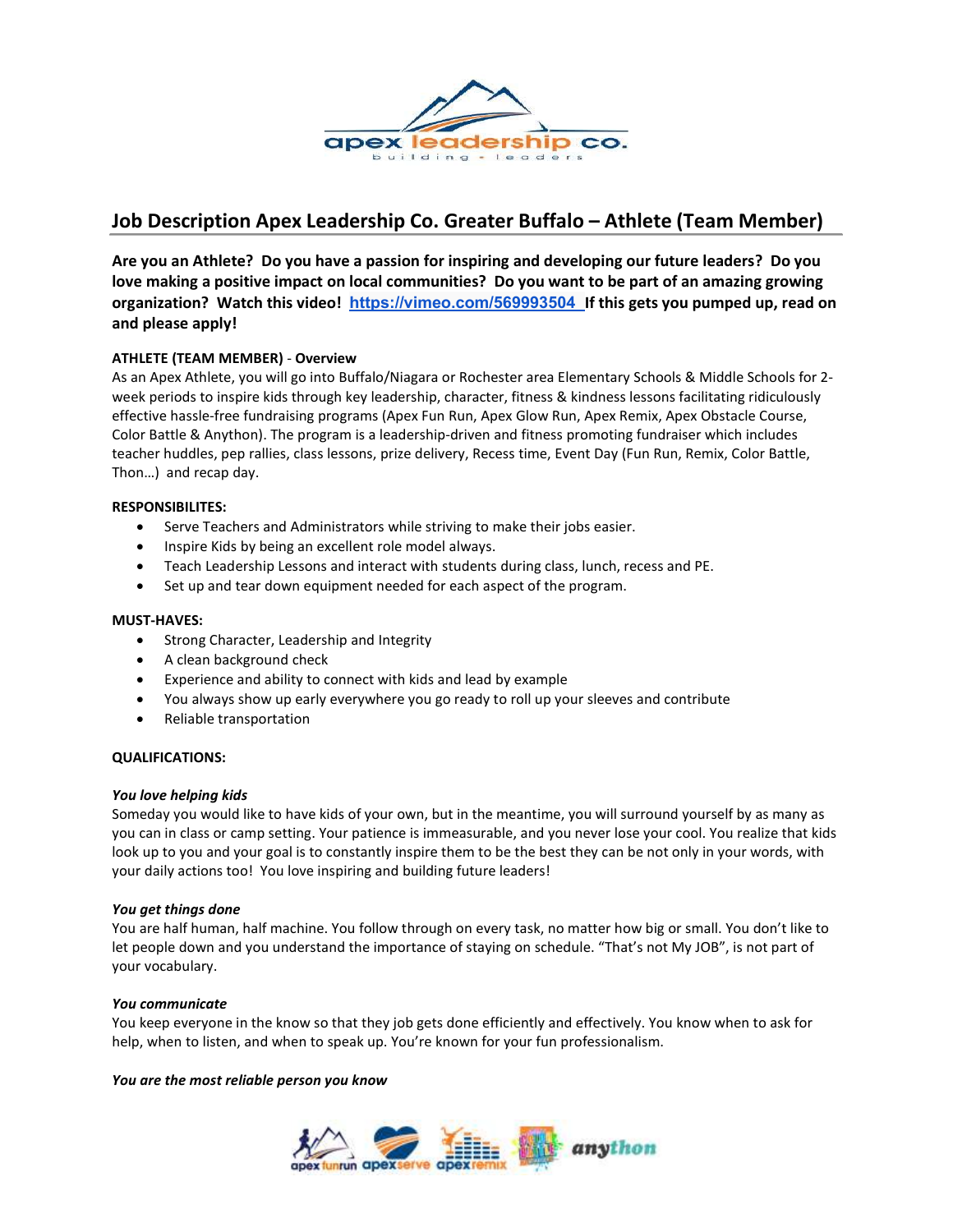

When you say you are going to do something, you mean it. When you say you are going to be somewhere, you're there. You show up early, not on time. No Excuses.

#### You have a passion for life

You have a genuine enthusiasm that is contagious. You are a breath of fresh air to everyone you meet. People see something different in you than the average person… and they love it!

#### You are a team player

You thrive in a highly creative, inventive, start-up environment with people who are very passionate about their work and mission.

#### You are a problem solver and take responsibilities for your actions

You're always looking for new ways to streamline processes and increase efficiency.

#### Program Offerings:

Apex Fun Run - The initial event developed by Apex Leadership Company that combines a two-week fundraising program based on social media, culminating in a student fun run. High-energy team leaders encourage students to reach their potential not only in terms of fundraising and the race itself, but other essential characteristics such as respect, accountability and more. Apex Fun Run in 60 Seconds - https://vimeo.com/68420878

Apex Remix – Much like the Apex Fun Run, this event features a two-week fundraising period leading up to the main event  $-$  a fun themed dance party hosted by the Apex team. Apex Remix Introduction Link: https://vimeo.com/251885495

Apex Obstacle Course – (Available Fall 2022) Much like the Apex Fun Run, this event features a two-week fundraising period leading up to the main event — a fun, challenging obstacle course hosted by the Apex team. Apex Obstacle Course Introduction Link: https://youtu.be/QWeT4EYVQXU

Color Battle — Combining the Anython fundraising platform and Apex Fun Run two-week program and encouraging team members, the Color Battle, which was built to serve middle school fundraising needs, includes an energetic pep rally and culminates in a Color Battle social event featuring music, games promoting teamwork and an "all out color throwing" extravaganza. Color Battle in 60 seconds: https://vimeo.com/205438680

Anython — Beyond just school groups, Anython is a company dedicated to helping individuals and organizations raise money through technology. Through this online fundraiser, donors are encouraged to pledge a dollar amount, or a flat donation to participating individuals or groups. See the link for our Random-Acts-Of-Kindness Example Explore Austin - Raised over \$60K with 300 kids - http://anython.com/exploreaustin

## TYPICAL APPLICANTS HAVE A BACKGROUND IN OR ENJOY ONE OR MORE OF THE FOLLOWING: SPORTS/ATHLETICS/FITNESS – ACTING – COACHING - PUBLIC SPEAKING - TEACHING

#### JOB DETAILS:

- This opportunity is in the Buffalo/Niagara, NY Area (Fall 2021) OR the Rochester, NY area (Winter/Spring 2022)
- The job offers summers and holidays off
- Starts October 2021 timeline for initial training to prepare for November programs
- Requires some travel